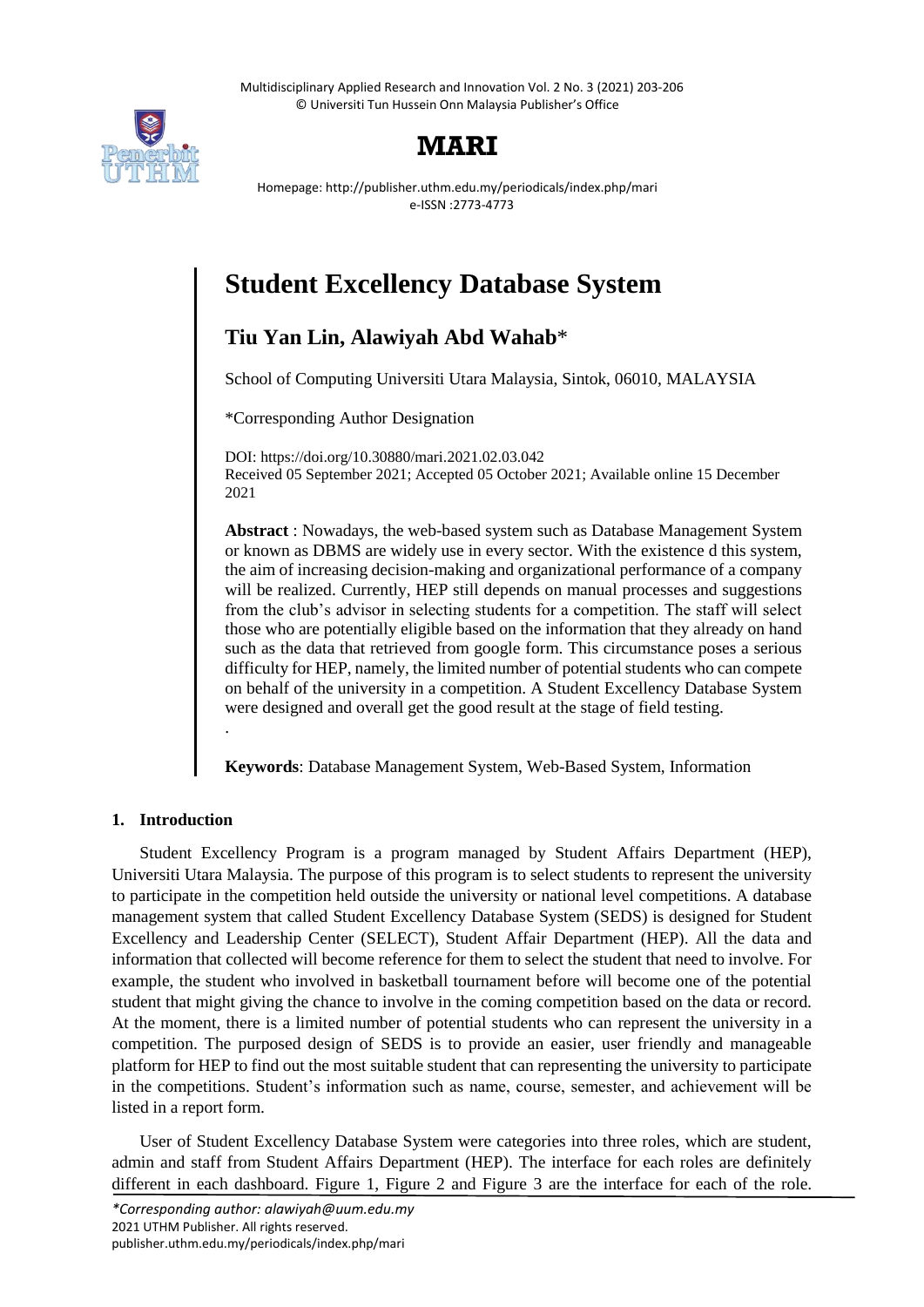Functionality that designed for student role are inserting their information, updating and viewing their information in anytime. Thus, approving, declining, searching, viewing, saving and printing the student information are the functionality for admin users. The admin also allow giving the feedback to those students who are declined after reviewing their information. Lastly, searching, viewing, saving and printing are the function that can handle by staff HEP on their dashboard.

| UUM SEDS<br>53295333<br><b>CONTRACTOR</b><br>Welcover. | $= 0$<br>÷                                                                                                                                                                    | <b>UUM SEDS</b><br>Widcorea.              | $=$ $\Omega$                                                                                                                                                 |                   |
|--------------------------------------------------------|-------------------------------------------------------------------------------------------------------------------------------------------------------------------------------|-------------------------------------------|--------------------------------------------------------------------------------------------------------------------------------------------------------------|-------------------|
| $\it{Adiral}$<br>-skraty -                             | <b>Student On Pending</b><br><b>Total Student</b>                                                                                                                             | Staff<br>staff.<br>31.0.74<br>C Dashboard | <b>Total Student</b>                                                                                                                                         |                   |
| R. Pending Approval                                    | Table of Approved Student                                                                                                                                                     |                                           | Table of Approved Student                                                                                                                                    |                   |
| At Injected List                                       | ance from Thusen<br>Search:<br>Stow 35 Westras                                                                                                                                |                                           | Search<br>Show 10 w entires                                                                                                                                  |                   |
|                                                        | Matric<br>fruit<br>CON.<br>$\lambda$ , $\lambda$ .<br>Course<br>School<br>Cologs<br>Serverter<br>Action<br><b>Namber</b>                                                      |                                           | Matric<br>$\mathcal{F}_{\rm eff}$<br><b>CGFIA</b><br>School<br>Email<br>Name<br>Course<br>Sumsptor<br>Number :<br>and the control<br>$\sim$                  | College<br>Action |
|                                                        | BACHELOR OF<br>$\sim$<br>SCIENCE<br>TWO TEST<br>3.95<br>soc.<br>$\overline{z}$<br>263034<br>cas<br><b>COL</b><br>ywing@gmail.com<br>INFORMATION<br><b>TECHNOLOGY</b>          |                                           | BACHELOR OF<br>SOENCE<br>LEONG YEE<br>$\mathbf{z}$<br>243634<br>3.95<br>SOC.<br>veeling@gmail.com<br>LING<br>INFORMATION<br><b>TECHNOLOGY</b>                | CAS               |
|                                                        | BAD BLOR OF<br>SHARON<br>sticrenc.<br>ter<br>15.<br>505<br>3.56<br>CAS<br>205472<br>sharontay@gmail.com<br>- 1<br>puty<br><b>INDUSTRIAL</b><br>Print,<br>TRIG<br>WITH HONOURS |                                           | BACHBLOR OF<br>SHARON<br>STATISTIC<br><b>TAY</b><br>15<br>3.95<br>505<br>265472<br>sharonhau@gmail.com<br><b>INDUSTRIAL</b><br>SHUEN<br>YING<br>WITH HONOURS | CAS               |
|                                                        | BAD-ELOR OF<br>SCIENCE<br>RACHEL<br>16<br>soc.<br>261567<br>racheled@gmal.com<br>3.85<br>CAS<br>INFORMATION<br>TECHNOLOGY                                                     |                                           | BACHELOR OF<br>SCIENCE<br>RACHEL<br>16<br>3.65<br>261567<br>SOC <sup>1</sup><br>racheloek@gmail.com<br>KRK HNG<br>INFORMATION<br>TECHNOLOGY                  | CAS               |

**Figure 1. Admin Dashboard Figure 2. Staff Dashboard**

| <b>UUM SEDS</b>                              | $=$ $\Omega$                                                     |  |
|----------------------------------------------|------------------------------------------------------------------|--|
| Wildcorea!<br>pitriferi<br><b>Washington</b> |                                                                  |  |
| <b>MAYS</b>                                  | Instructions                                                     |  |
| C Dashboard                                  | Insert all your information through suses My Jane                |  |
| <b>E</b> Notification                        | For future uses, update your profile through the lightest Myliam |  |
| [2] Insert My Info                           | You may view your profile through Way My Line                    |  |
| C Update My Info                             |                                                                  |  |
| / View My Info                               | $-Admin$                                                         |  |
|                                              |                                                                  |  |
|                                              |                                                                  |  |
|                                              |                                                                  |  |
|                                              | COPYRIGHT @ 2020 + TRIVANIEN                                     |  |
|                                              |                                                                  |  |
|                                              |                                                                  |  |
|                                              |                                                                  |  |

 **Figure 3. Student Dashboard**

#### **2. Materials and Methods**

The methodology that used in this development of Student Excellency Database System (SEDS) is waterfall methodology. Figure 4 show the cycle of the methodology.



**Figure 4. Waterfall Methodology.**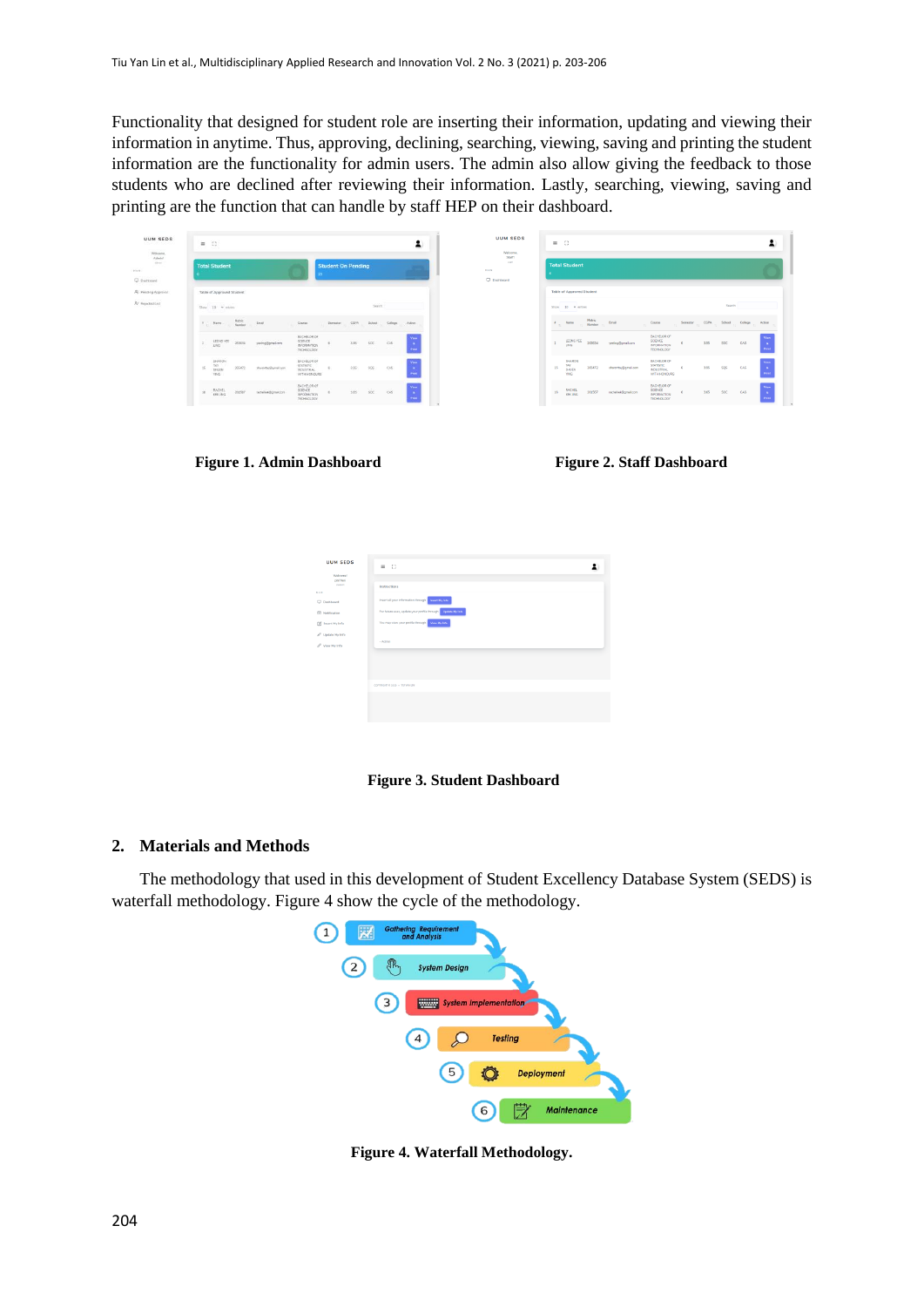Gathering requirements and analysis will be going on in the first stage of developing Student Excellency Database System (SEDS). An interview session was conducted with the client, FYP student, and supervisor to collect all the specific requirements such as problems faced and functionality of the system. In the stage of system design, FYP student will select the most suitable tools and programming languages for use in this project. Sublime Text and phpMyAdmin are selected as the tools that need in the development of SEDS. The languages are HTML, JavaScript, CSS, and PHP. The third stage that is system implementation will start the actual built-up process for the frontend interface, backend system, and database of a system. Thus, the student will ensure the system work as the client expected by integrating the unit test code once the system implementation is completed. SEDS system will be deployed in a testing environment (client-server) to test its performance, in this stage student has to make sure that the client won't face any problem when the system was deployed. Lastly, maintenance. This stage will cover system development following the introduction of the application and also the stage responsible for ensuring that the application is operating with the parameters envisaged. All the bugs and errors found in the system need to be documented and fix it as well as they can. The additional feature can be added in this stage if the client requests it [1].

#### **3. Results and Discussion**

The usability evaluation of Student Excellency Database System are carried on after the completion of system by the students studying in University Utara Malaysia and staffs from Student Affair Department. From the result of the usability evaluation, most of the respondent are both agree and strongly agree that they are satisfied with the ease of using and the design of Student Excellency Database System. Figure 5 and Figure 6 shows the result of usability evaluation.





According to Figure 5, 44.4% of respondents are satisfied and 38.9% are strongly satisfied with the "Student Excellency Database System". 13.9% of respondents are neutral towards the system while only 2.8% gave a negative review on the SEDS.